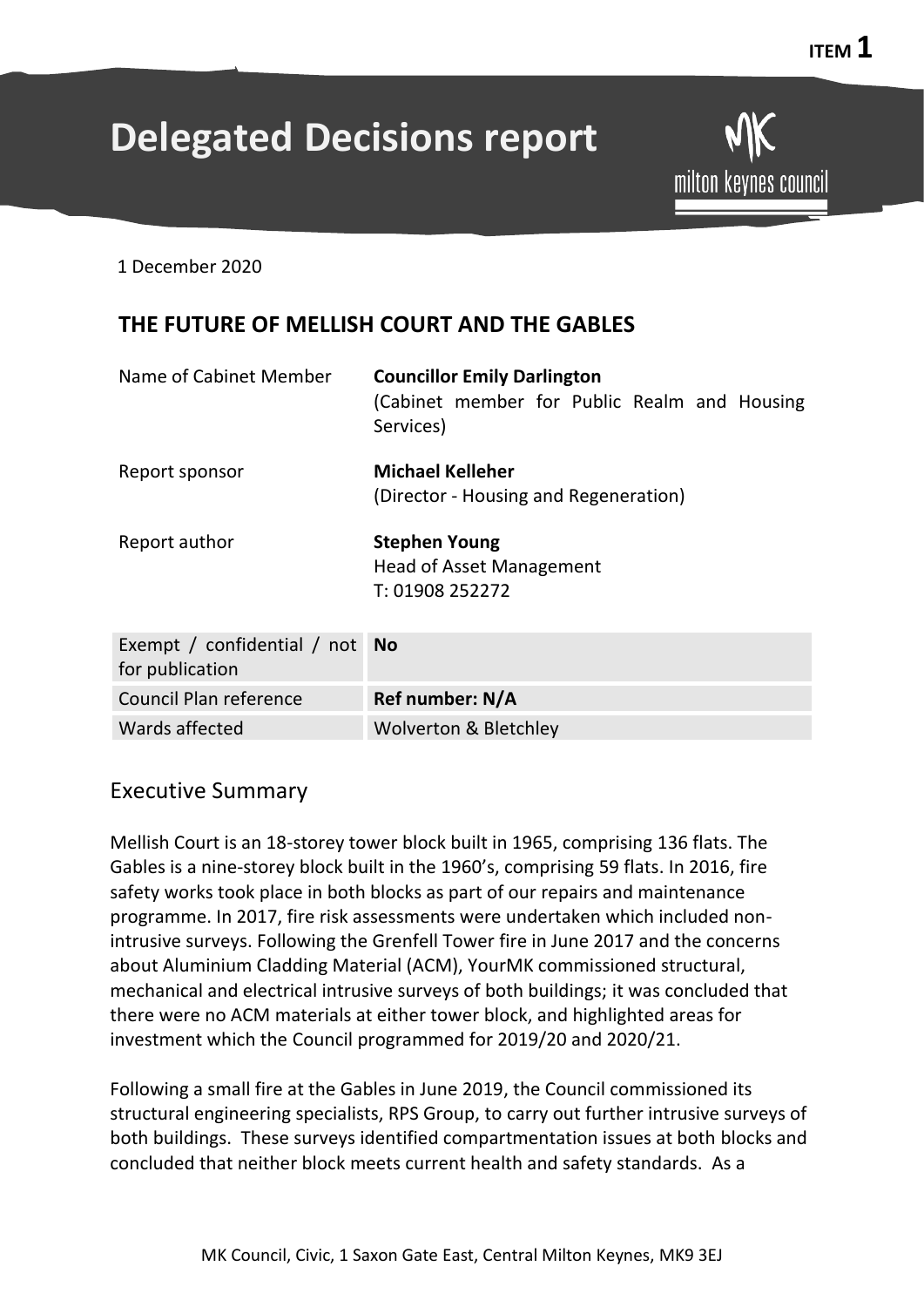priority, mitigating measures have been put in in place in partnership with Buckinghamshire Fire and Rescue Services, to ensure the safety of residents. This includes upgrades to smoke/heat detectors and fire doors, evacuation plans and procedures, a 24/7 warden patrol service, increased presence of caretakers and housing officers and a decant plan. Extensive engagement is ongoing with residents to ensure they have every opportunity to ask questions or raise concerns.

The Council must consider whether it should invest in the refurbishment of the blocks or rebuild them. Refurbishing the buildings up to the required modern standards would require significant investment and may not be possible given the introduction of the new, tougher building safety regulations. RPS has costed the refurbishment works and these have been reconciled by cost consultants Gleeds. The estimated total investment required across both blocks to refurbish is £52.265m, incorporating not only fire related upgrades but also major component replacements throughout the entire buildings. These costs are indicative only and do not include decant and rehousing costs or the cost of the Council's offers to residents (attached at **Annex C** to the report), nor do they include borrowing costs.

If the Council was to rebuild the buildings, it could use the cleared sites to provide new council housing. Work is being undertaken to develop a fully costed development programme, taking into account the best use of land in the close proximity to the towers. This option would enable the Council to design a purposebuilt development that meets all relevant standards, offers a wider mix of units to meet housing need and provides for better accessibility. Early indications suggest that two schemes could be constructed at an approximate cost of £60 million, including the demolition of both towers but again, costs do not include borrowing costs.

A third option which should be considered is site disposal to the open market. Lambert Smith Hampton (LSH) have been instructed to provide site valuations, one of the land assuming it is cleared and suitable for use as housing land, and one of the land with the towers empty but remaining on site and fully refurbished. Time restrictions mean that these valuations are not included in this report but will be presented verbally at the meeting.

A decision to refurbish the blocks would see the costs of the work met entirely from the Housing Revenue Account (HRA). The works would need to be prioritised over other investment options and this would impact the Council's investment programme. The cost of the new build options would also be met from the HRA and impact the Council's investment programme but could be reduced by an application for Homes England grant or use of 141 replacement funding (although given the limited amount of receipts available, this could impact the viability of other housing development schemes). These impacts will be considered in more detail as part of the report on the HRA Business Plan being considered at Cabinet on 2 February 2021.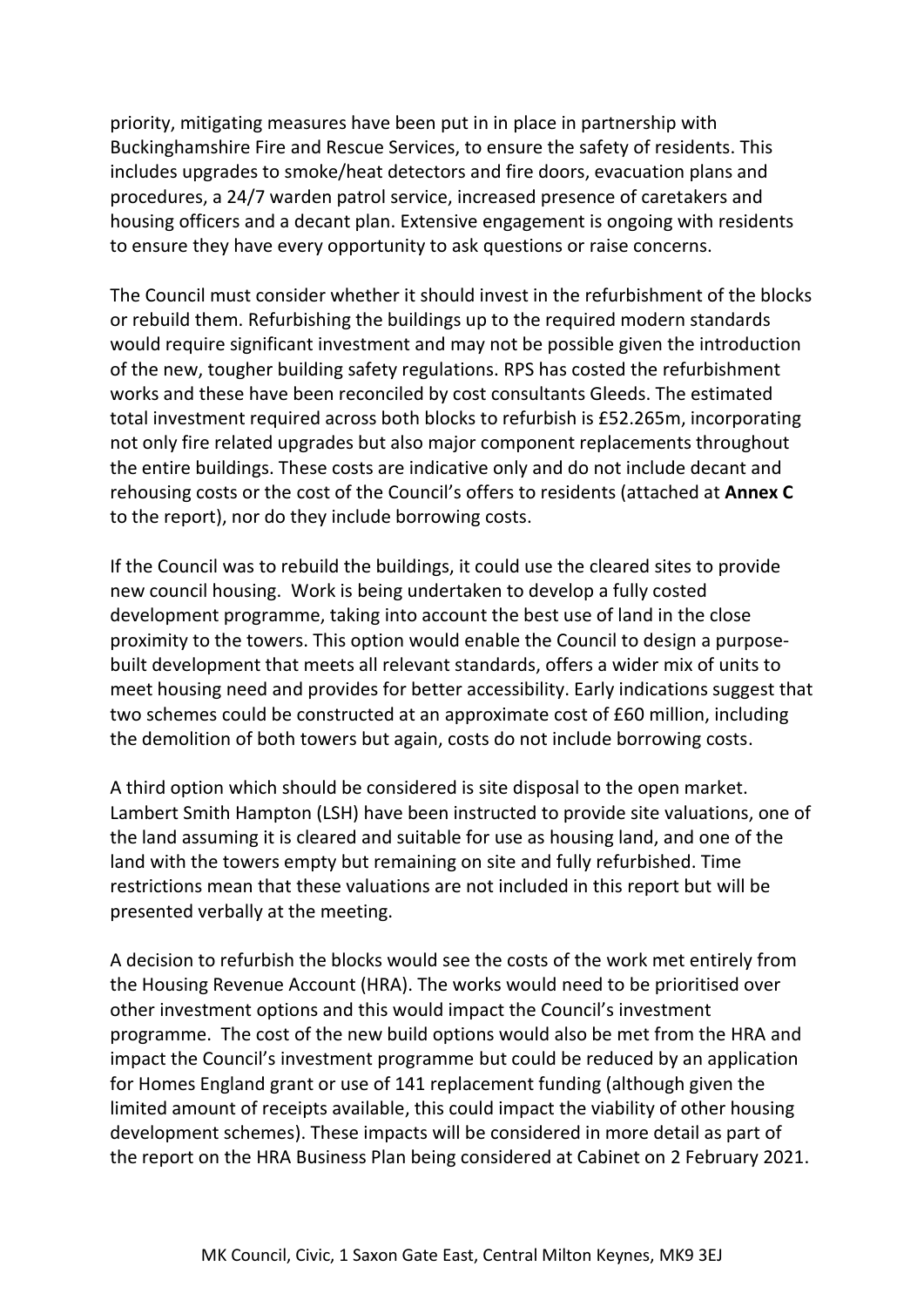The extent of the issues identified with both buildings means that residents will need to be rehoused, either to allow the refurbishment works to take place or because of a decision to demolish the buildings. The offer and level of assistance given will be dependent upon tenure, i.e. whether they are a council tenant, resident leaseholder, non-resident leaseholder or a tenant of a non-resident landlord. It is anticipated that both blocks will be decanted within 12 months.

An eight-week consultation on whether the Council should refurbish or rebuild the blocks will commence on 14 December 2020. For council tenants this is a statutory consultation under section 105 of the Housing Act 1985. Whilst there is no statutory requirement to consult leaseholders and private tenants on this matter, the Council will extend the consultation to them. If it is decided, having taken consultation responses into account, to demolish and build new council homes on the site, we will invite current residents to engage with us on developing the proposals.

# 1. Decisions to be Made

- 1.1 That the Council's preferred option is to rebuild both buildings.
- 1.2 That statutory s105 consultation with tenants of Mellish Court and The Gables commence on 14 December 2020 for eight weeks on whether the Council should rebuild or refurbish the buildings with demolition being the preferred.
- 1.3 That resident and non-resident leaseholders and the private tenants of the non-resident leaseholders of both buildings be consulted on the same terms as the statutory s105 consultation for the same time period.
- 1.4 That a process of decanting the buildings begin subject to the Council's offer to residents at **Annex C**.
- 1.5 That any Council tenant who has moved out of Mellish Court or The Gables since 3 September 2020 be eligible for home loss and disturbance payments as set out in **Annex C**.
- 1.6 That resident leaseholders are consulted on working up the terms of a shared equity offer as proposed in **Annex C**.
- 1.7 That, to enable the Council to buy back the leasehold properties in accordance with the offer to leaseholders in **Annex C**, subject to consultation on the shared equity offer, authority be delegated to the Director - Housing and Regeneration to enter into negotiations with and agree details of purchase with leaseholders.
- 1.8 That all responses to the consultation be reviewed and given due consideration before a final recommendation is made.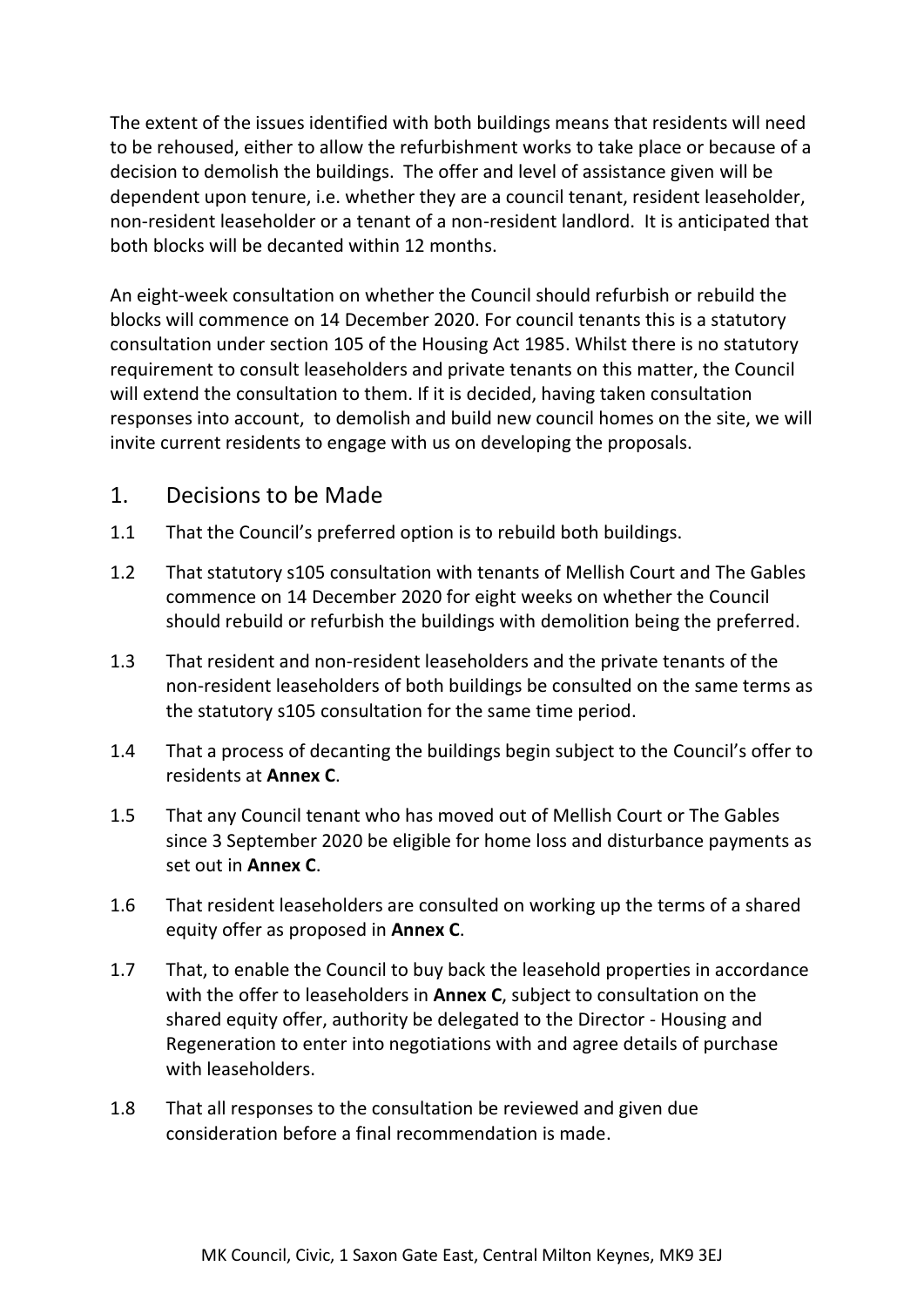1.9 That a Delegated Decision report be considered on 2 March 2021 following the consultations, recommending a decision on the future of Mellish Court and The Gables.

## 2. Why is the Decision Needed?

- 2.1 Mellish Court is an 18-storey tower block built in 1965. It comprises 136 flats of which 98 are tenanted, 28 are leasehold and 11 are currently empty. The Gables is a nine-storey block also built in the 1960's. It comprises 59 flats of which 44 are tenanted, 4 are leasehold and 11 are currently empty.
- 2.2 During 2016, numerous repairs and day to day maintenance works were undertaken across both buildings which included fire safety related works such as door replacements and repairs, electrical testing and alarm upgrades. YourMK commissioned a series of Fire Risk Assessments (FRA) across the council's housing stock in 2017. Works began before Grenfell Tower and continued after the tragic events in June 2017, at which time additional surveys were commissioned of both Mellish Court and The Gables to assess the structural integrity of the buildings, the mechanical and electrical installations (e.g. lifts) and to report on the presence, or otherwise, of Aluminium Composite Material (ACM). The results of the FRAs and the structural surveys indicated no concerns relating to ACM but did highlight the need for certain remedial works, including improvements to partition walls, fire doors, lighting, and communal areas, which were undertaken throughout 2017/18 and 2018/19. Additional works to ventilation systems, lifts and electrical aspects were programmed for 2019/20 and 2020/21 and included extensive works to the balconies at Mellish Court.
- 2.3 Following a small fire at the Gables in June 2019 the Council commissioned RPS Group to carry out a revised Fire Strategy for both blocks. This required a specialist fire engineer to survey both blocks to provide initial observations and recommendations, which were followed up with further intrusive surveys of both buildings. This included inspections in communal areas but also required gaining access to empty flats to open up a sample of properties to understand the construction and fabric of the blocks. Once all surveys were undertaken and reports supplied, the information was collated and analysed, and a final report issued in September 2020 that identified compartmentation issues at both blocks. As a result, it is now clear that the buildings do not meet current health and safety standards with significant investment needed to bring them up to the required standards. In the meantime, mitigation measures have been put in in place to ensure the safety of residents as the future of the buildings is considered.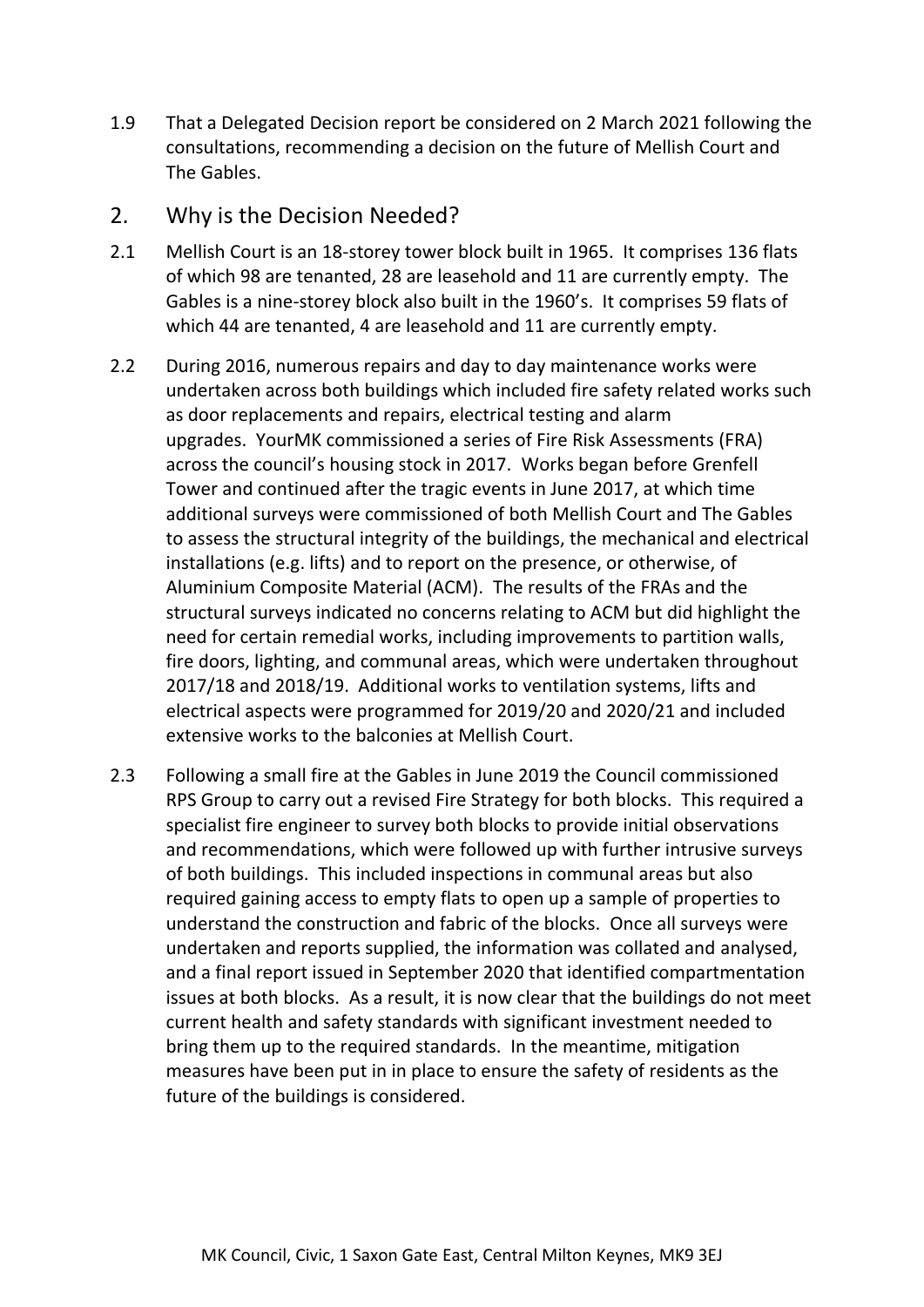- 2.4 We are addressing and continuing to mitigate risks in partnership with Buckinghamshire Fire and Rescue Services and our residents. The following steps have been taken:
	- Installing and upgrading smoke/heat detectors in each flat.
	- Upgrading communal and individual flat fire doors .
	- Securing empty properties when they become void.
	- Instructed a simultaneous evacuation procedure.
	- Developed a Personal Emergency Evacuation Plan (PEEPs) as necessary.
	- Increased Anti-Social Behaviour and Neighbourhood team presence.
	- Attended each block and hand delivered/posted key communications to residents.
	- Set up email addresses for each block for questions and communication.
	- Written to all residents and invited all to a forum.
	- Initiated a 24/7 Warden Patrol service at both blocks.
	- Increased Caretaking attendance to both blocks 7 days a week.
	- Formulated a decant plan for both blocks that covers residents' needs.
- 2.5 RPS has identified and costed the refurbishment works needed to bring these buildings up to the required modern standard and these costs have been reconciled by cost consultants Gleeds. The estimated total investment needed across both blocks to refurbish is £52.265m. The refurbishment incorporates not only fire related upgrades but also major component replacements throughout the entire buildings e.g. replacement of kitchens, bathrooms, lifts, walls, and heating systems. The detailed cost estimates are shown at **Annex A** (Mellish Court) and **Annex B** (The Gables), a summary of which is shown in Table 1. It should be noted that at this stage these costs are indicative estimates only and do not include for decant and rehousing costs and Council offers nor include borrowing costs.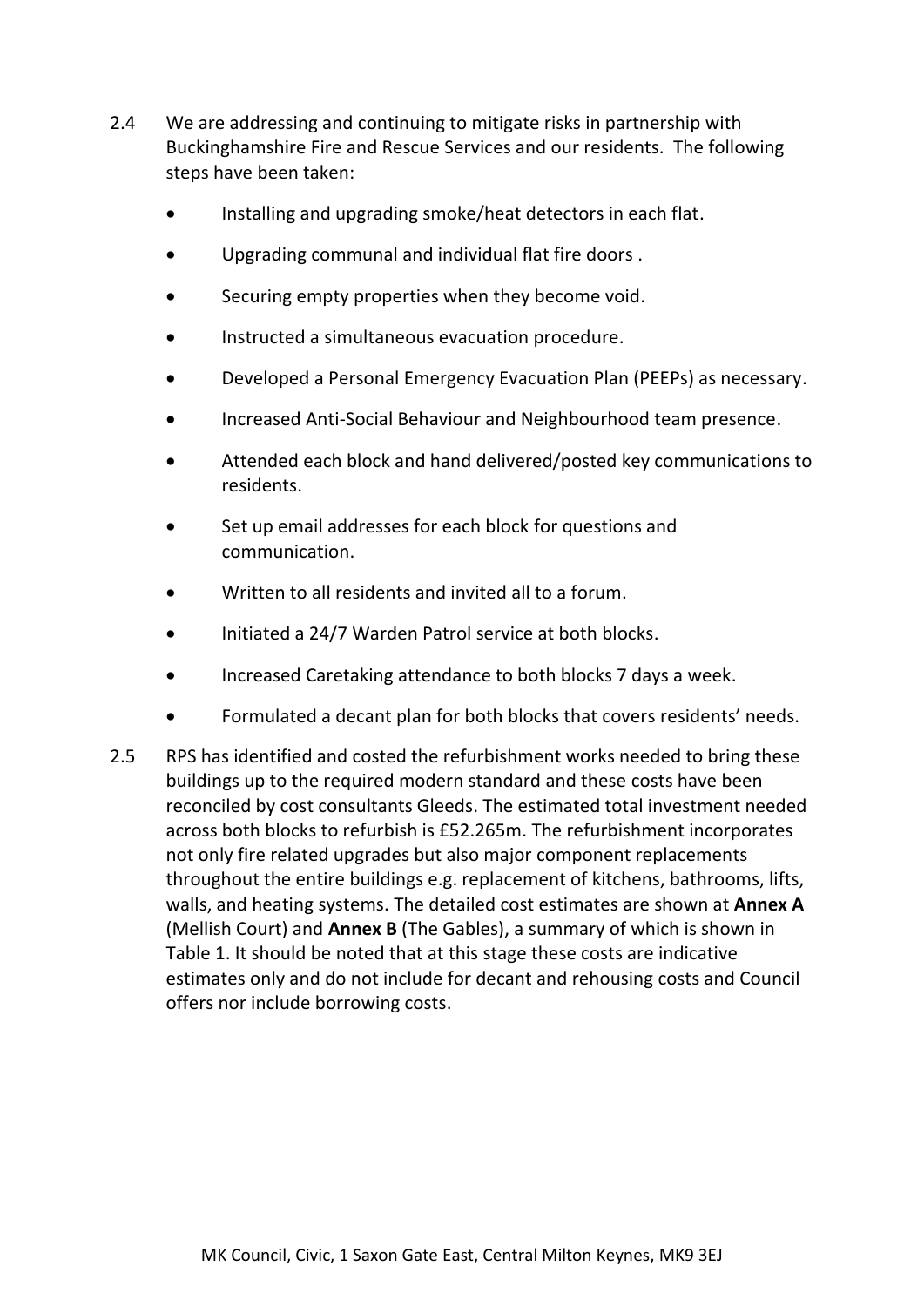| <b>Refurbishment works</b>            | <b>Mellish Court</b> | <b>The Gables</b> |
|---------------------------------------|----------------------|-------------------|
| Alterations / Adaptations             | £12,241,000          | £6,031,000        |
| Fitting-Out Works (incl M&E Services) | £18,983,000          | £4,002,000        |
| Ext Works / Utilities / Diversions    | £1,480,000           | £830,000          |
| Preliminaries (phasing, programme)    | £2,852,000           | £1,739,000        |
| <b>Main Contractor's OHP</b>          | £1,640,000           | £945,000          |
| <b>Professional Fees</b>              | £3,525,000           | £2,032,000        |
| Contingencies                         | £2,703,000           | £1,558,000        |
| Inflation                             | £2,973,000           | £1,714,000        |
| <b>Carbon Offset Payment</b>          | £500,000             | £210,000          |
| <b>Total Construction Cost</b>        | £33,204,000          | £19,061,000       |

**Table 1** - Summary of Refurbishment Cost Estimates - Mellish Court and The Gables

- 2.6 To "do nothing" is not an option. The Council, therefore, needs to consider whether it should invest in the refurbishment of the blocks or demolish and rebuild them. With the introduction of the new national Building Safety Regulator (to be operated by the Health and Safety Executive) and anticipated new and tougher regulations, it is unclear whether stripping back the buildings and refurbishing them will bring them up to the required standard. In addition, the buildings are over 50 years old and it needs to be noted that with a full refurbishment, the underlying super structure will not have the life expectancy of new buildings.
- 2.7 With the publication of the Hackitt Review and the draft Building Safety Bill, published in July 2020, it is clear that any existing or proposed new high-rise building are likely to have further resource and financial implications on the Council. Whilst supportive of these new proposed regulations, they also provide further intelligence to help the Council make its recommendation on whether to refurbish the existing buildings or potentially build new high-rise buildings. The new recommendations will increase both the revenue costs and the capital expenditure in either maintaining the existing buildings or constructing new high-rise towers. The Council is therefore exploring what could be delivered if it was to construct new homes in blocks under 18m tall.
- 2.8 If the Council was to demolish the buildings, it could use the cleared sites to provide new council housing. Work is currently being undertaken to develop a fully costed development programme, taking into account the best use of land in the close proximity to the towers. Early indications suggest two schemes could be constructed in the region of £60 million, including the demolition of both towers and a replacement of a similar number of homes. We will continue to work on these schemes and consult and engage throughout the development of these options.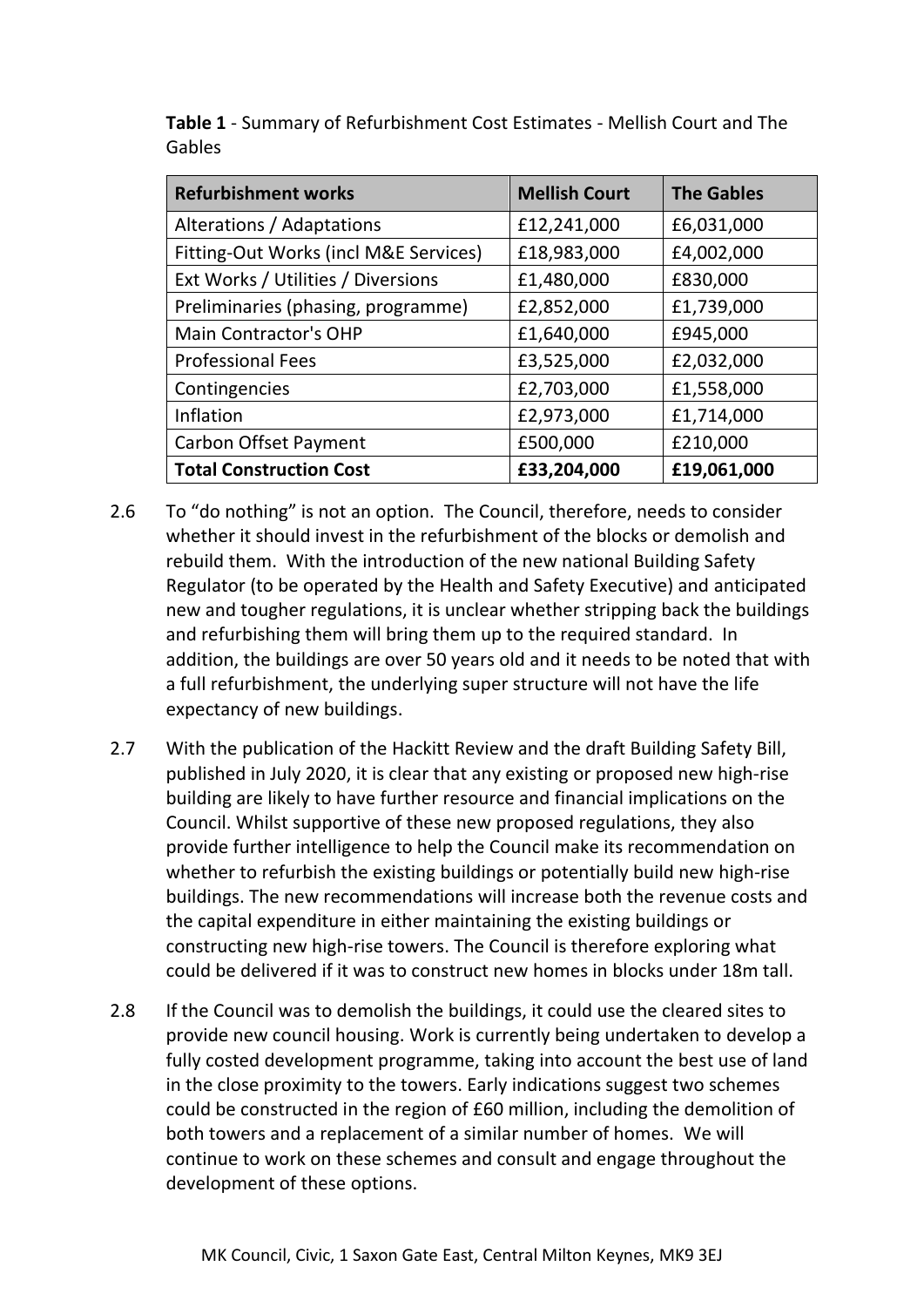|                                   | <b>Mellish Court and The</b> |  |
|-----------------------------------|------------------------------|--|
|                                   | <b>Gables</b>                |  |
| Demolition                        | £2,000,000                   |  |
| <b>Site Clearance</b>             | £1,000,000                   |  |
| Site works                        | £6,000,000                   |  |
| <b>Construction costs</b>         | £26,000,000                  |  |
| Preliminaries                     | £6,000,000                   |  |
| <b>Contractors OH&amp;P</b>       | £2,000,000                   |  |
| Inflation                         | £5,000,000                   |  |
| <b>Professional Fees/ Surveys</b> | £6,000,000                   |  |
| <b>Client Contingency</b>         | £6,000,000                   |  |
|                                   | £60,000,000                  |  |

**Table 2** - Summary of New Build Indicative Cost for Mellish Court and The Gables

- 2.9 With the early indicative demolition and rebuild costs being in the region of £60 million, and potential refurbishment costs being in the region of £52 million (excluding costs of borrowing), it would suggest that the rebuild options should be the preferred route. Demolishing both buildings and constructing new homes would ensure that that we are not spending on buildings that we already know to have a restricted life, with the refurbishment taking place around the existing concrete frames. It will also allow for the Council to design a new purpose-built development that meets all relevant standards and provides for better accessibility. The development of new schemes may also allow for a wider mix of units to be delivered when assessing the relevant housing need.
- 2.10 Whilst the options of either refurbishing or demolishing and re-building some alternative level of provision across both sites are being explored, it would be prudent to consider a wider options appraisal for both sites at the same time. Site disposal to the open market should therefore also be considered to help ensure a more informed decision is taken. We have therefore instructed Lambert Smith Hampton (LSH) to provide the relevant site valuations. We have also requested LSH provides us with a valuation of the leasehold flats to inform any relevant offer we make to the leaseholders. Due to timescales, these valuations cannot be included within this report, but the intention is for these to be presented verbally at the meeting. For information, the following instructions have been provided to LSH:
	- (a) A valuation of the land assuming it is cleared and suitable for use as housing land - see comments on densities at 2.11.
	- (b) A valuation of the land with the towers empty but remaining on site assuming refurbished.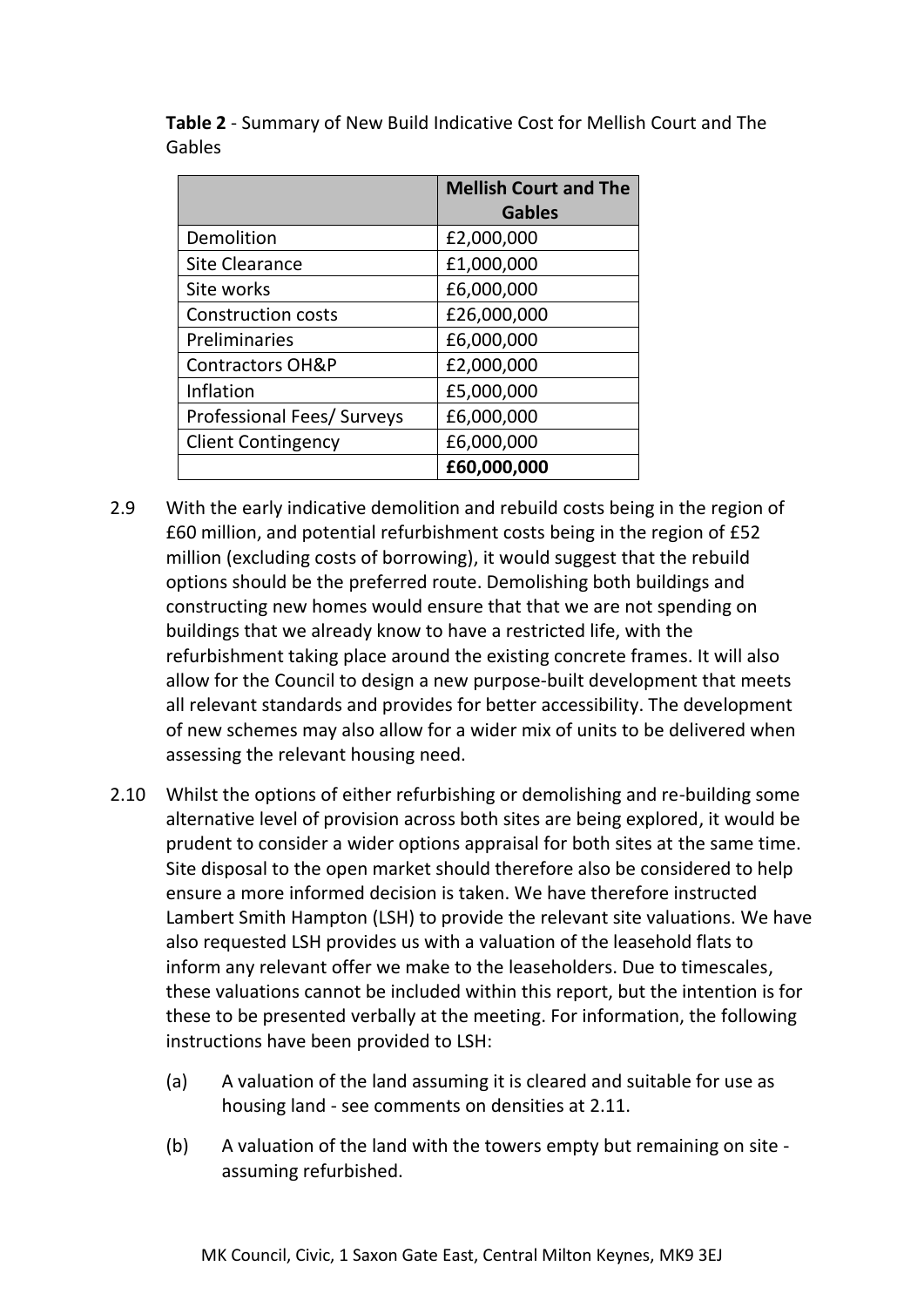- (c) Valuations of each of the leasehold flats. The special assumptions are that the flats are in good condition, are free from planning blight and there are no issues with the length of the leasehold. These valuations are to follow.
- 2.11 With regards to (a) above, two valuations have been requested:
	- (a) A valuation assuming a 'like for like' replacement of the tower block 18 floors (no flats on ground floor), 136 flats, 8 flats per floor (4 x 1 beds, 4 x 2 beds).
	- (b) A valuation assuming a block of 5 floors, 8 flats per floor (4 x 1 beds, 4 x 2 beds).
- 2.12 LSH have advised that the value of the tower blocks is impacted by the outstanding remedial works. LSH have been advised that the buildings are compliant, but that due to the age of the buildings and the fact that they have a number of shafts running through them serving heating and refuse systems, they no longer meet new regulations. Improvements are now required. However, to do this we would need to strip the blocks back to their superstructure and essentially start again.
- 2.13 The valuation should be carried out under the assumption that the blocks are in a fully refurbished condition, compliant with current fire regulations and are fit for purpose.
- 2.14 If a decision is made to refurbish the blocks, the estimated costs of the work would have to be met entirely from the Housing Revenue Account (HRA). This would impact on the Council's investment programme as the cost of these works would need to be prioritised over other investment options. The cost of the new build options would also be met from the HRA but could be offset by 141 replacement funding or Homes England Grant, but availability of 141 resources is scarce and use of this could impact on other schemes. A decision to build new homes on the sites would also impact the investment programme as it would reduce funding available for other projects. These impacts will be considered in more detail as part of the report on the HRA Business Plan being consider at Cabinet on 2 February 2021.
- 2.15 As set out above, the cost of the works required to address the health and safety issues are significant and would have a major impact on the position of the Housing Revenue Account. In light of the information set out at paragraphs 2.5 to 2.14 it is recommended that the preferred option is to demolish and rebuild both buildings. This is because:
	- There are significant health and safety issues in both blocks, which need to be addressed to make the blocks safe in the long- term.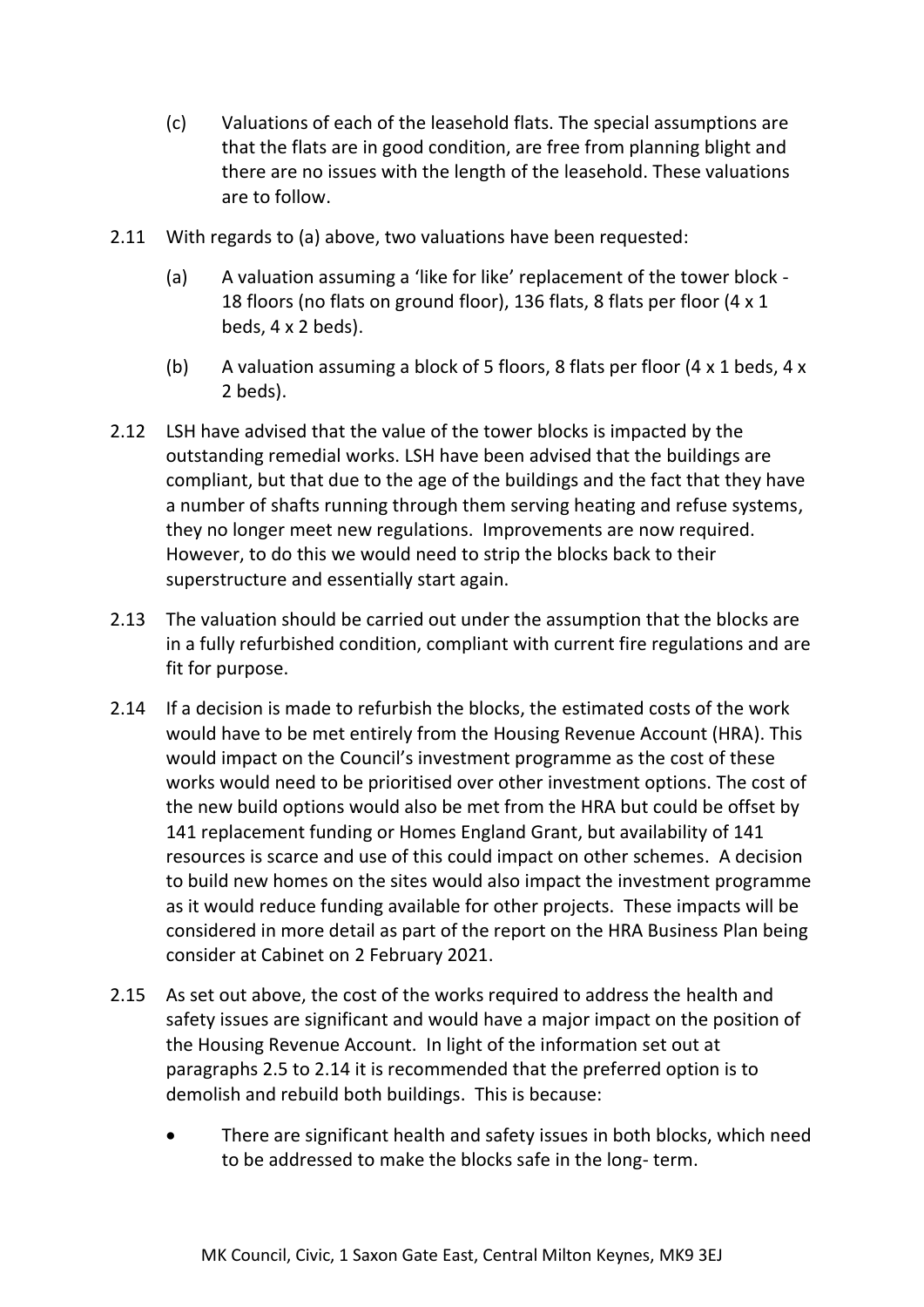- There is no guarantee that refurbishing the buildings will meet the standards set by the new building safety regulator.
- A refurbished building will have a limited life span given the age of the super structure.
- It would mean that investment in other Council homes and estates, including its regeneration priorities, would need to be reprofiled and in some cases delayed.

# 3. Resident Engagement and Consultation

## Engagement

- 3.1 Since the issues with the blocks first came to light in September 2020, the Council has engaged extensively with residents.
- 3.2 Residents of both blocks have been visited and leafletted, and non-resident landlords have been written to. In addition, we have held separate Teams meetings with the residents and non-resident leaseholders of both buildings which have been attended by the Cabinet Member, ward councillors, Orbis and Council officers. These meetings allowed the Council and Orbis to update residents on the current mitigation works and the future options and to answer any questions they had. The notes of these meetings have been shared with all residents, and non-resident leaseholders of both buildings.
- 3.3 We will continue to engage with residents in an open and transparent way and will be hosting similar events in the new year. This will be supported by a dedicated engagement resource who will work alongside the dedicated housing officers for both buildings. If it is decided, having taken consultation responses into account, to demolish and build new council homes on the site, we will invite current residents to engage with us on developing the proposals.

### Consultations

- 3.4 Subject to approval, consultation will be carried out with residents (including non-resident leaseholders) of both blocks on the future of the blocks.
- 3.5 The consultation on whether the Council should refurbish or rebuild Mellish Court and The Gables - with its preferred option being identified in the consultation material - is (in the case of secure tenants) a statutory consultation under section 105 of the Housing Act 1985. This places a legal obligation on local housing authorities to consult with secure tenants on "matters of housing management" which are likely to significantly affect them, such as changes to the management, maintenance, improvement or demolition of properties let by them or the provision of services in connection with those properties. Whilst there is no statutory requirement to consult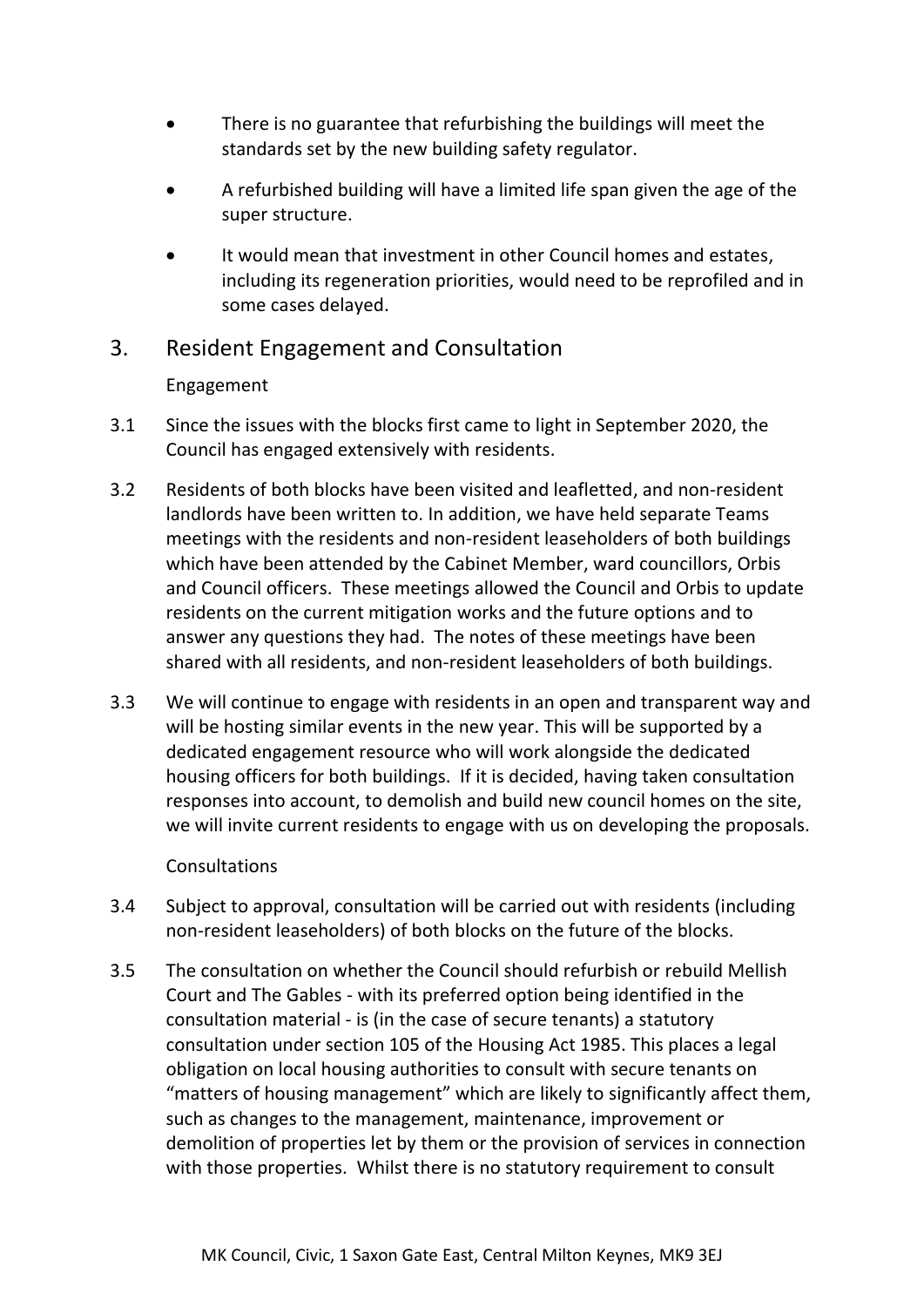leaseholders and private tenants on this matter, the Council will extend the consultation to them.

- 3.6 In order to ensure that all affected residents are able to access the consultations, the following methods will be used:
	- A letter/information pack will be sent to all residents in Mellish Court and The Gables, and will be made available in other languages, large print and Braille on request (unless the Council is already aware that a resident needs it in one of these formats).
	- The information will be provided on a dedicated page on the Council's website.
	- At least one virtual meeting/drop-in event will be held for each block (this will be in addition to the follow-up residents' meetings outlined at paragraph 3.3).
- 3.7 In order to ensure that tenants can make their views known on the proposal, the following feedback methods will be used:
	- A feedback form and a freepost envelope within which to return it.
	- A dedicated email address.
	- A telephone number.
- 3.8 As set out above, in the section 105 consultation the Council will set out its preferred option in the consultation. The consultation materials will set out why this is the preferred options whilst keeping an open mind and taking consultation responses into consideration in due course.
- 3.9 The proposed period for each consultation will be eight weeks. Officers have considered whether a longer period should be allowed for consultation but have decided that the health and safety concerns mean that a decision should be made as soon as possible. Officers are satisfied that this is sufficient time for a fair and proper consultation, particularly bearing in mind the relatively small number of potential consultees in each case. Furthermore, the Council has already carried out engagement with the residents of the blocks to date and will continue to do so throughout this process. Residents will be informed at the earliest opportunity about the forthcoming consultation, before it formally commences following Cabinet member approval.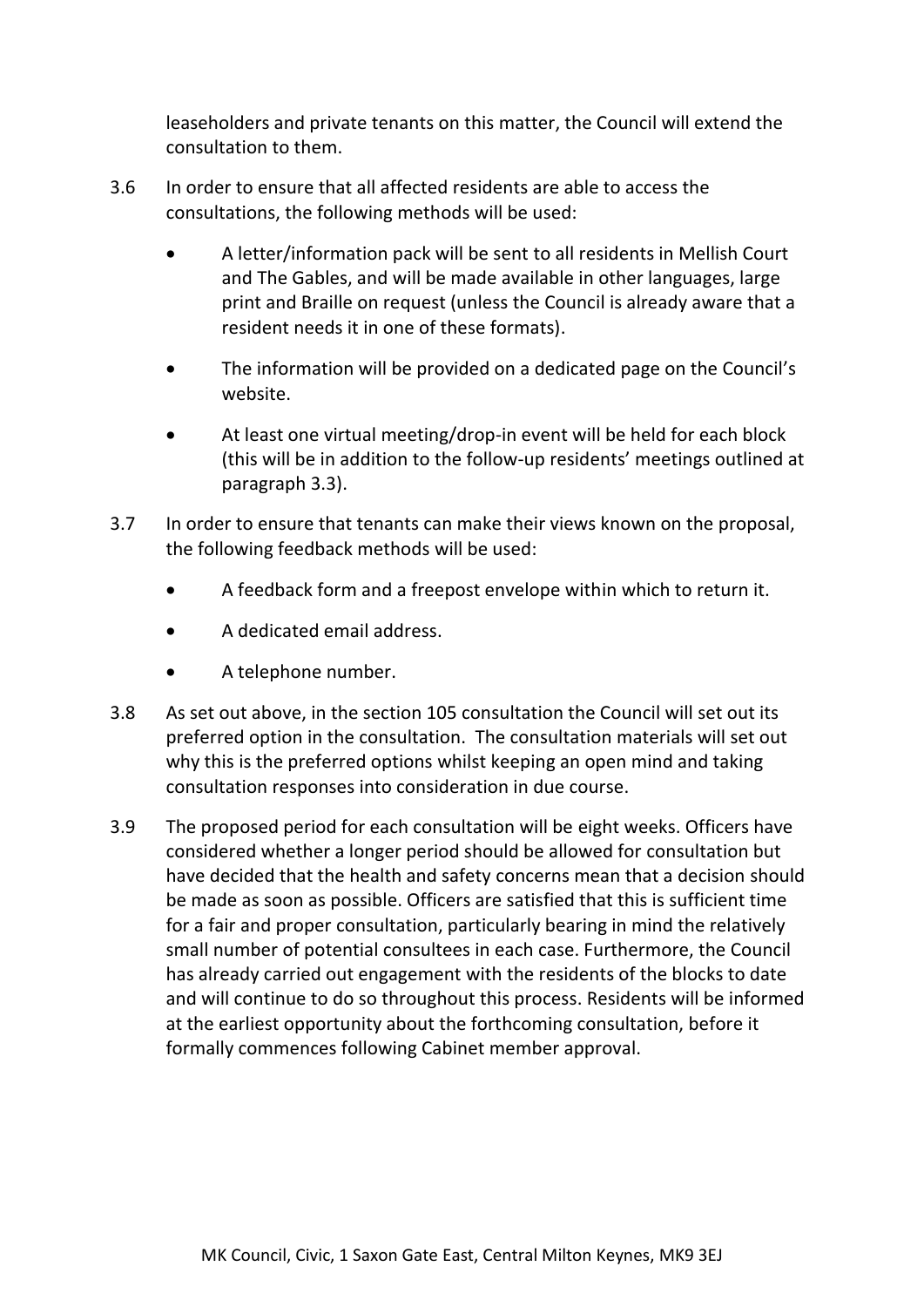## 4. Rehousing

- 4.1 The extent of the issues identified with Mellish Court and The Gables as set out in this report mean that residents will need to be rehoused from these blocks, either to allow the refurbishment works to take place or because of a decision to demolish and rebuild the buildings.
- 4.2 The offer and level of assistance that residents will be given in finding and securing alternative housing is dependent upon their current tenure (i.e. whether they are a council tenant, resident leaseholder, non-resident leaseholder or a tenant of a non-resident landlord). The Council's proposed offer to each group is set out in more detail in **Annex C**.
- 4.3 The Housing Access Team is currently registering all households in readiness to move to alternative housing. It will take time to work through the number of applications and there is a concentrated effort to ensure we capture all information and details to support individual needs. The buildings have been assigned four dedicated officers from the Housing Access Team to receive and register applications and provide housing advice and support throughout this process. We are currently working on the assumption that both blocks will be decanted within 12 months.

| Financial                | Yes       | Human rights, equalities, diversity | Yes |
|--------------------------|-----------|-------------------------------------|-----|
| Legal                    | Yes       | Policies or Council Plan            | No  |
| Communication            | <b>No</b> | Procurement                         | No  |
| <b>Energy Efficiency</b> | No        | Workforce                           | No  |

## 5. Implications of the Decision

Financial Implications

- 5.1 The report proposes consultation on the future of the tower blocks. The costs of consultation will be met from within existing budgets.
- 5.2 Pending decisions and delivery on the future of the blocks, revenue costs are being incurred in the short term on the 24/7 wardens and other unavoidable expenses, such as rent loss, home loss and disturbance payments, stripping out vacant flats to reduce flammable content, and additional staffing. Table 3 includes an estimate of the unbudgeted costs.

### **Table 3** - Estimate of Unbudgeted Revenue Costs

| <b>Forecast Variance</b> | 2020/21 2021/22    |  |
|--------------------------|--------------------|--|
| <b>Housing Revenue</b>   |                    |  |
| Account                  | £2.019m $E$ 2.472m |  |
| General Fund             | £0.104m   £0.775m  |  |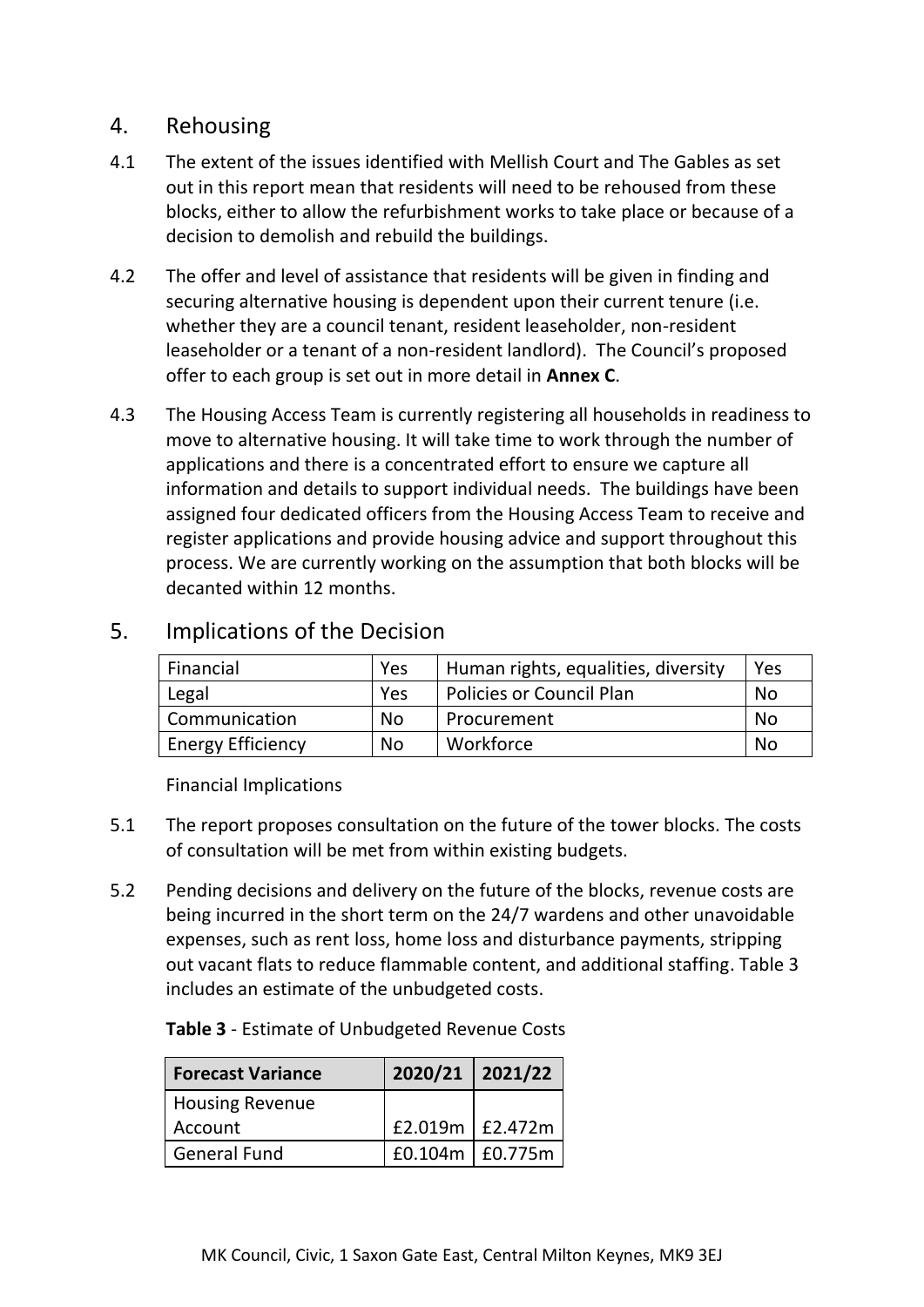- 5.3 The 2020/21 costs are being incorporated into the budget monitoring process, and 2021/22 costs will be provided for within the draft revenue budget.
- 5.4 In the short term, fire safety capital works will continue to be met from the existing capital budgets. Current projections indicate the cost of this will be in the region of £1,673k for 2020/21 and 2021/22.
- 5.5 Capital costs for the future of the tower blocks will, once decisions have been made on the option(s), be incorporated into the Capital Programme. Since the buy-back of leaseholder properties will be required under all options other than the rejected "no change" option, capital resource allocation and spend approval for the anticipated costs (£2.921m for statutory costs). The budget for this will be sought immediately through the 2021/22 budget report to be proposed for approval by Delegated Decision on 22 December.
- 5.6 The Council is also exploring the development of an equity share offer for resident leaseholders and will engage and consult with resident leaseholders on this, however, at this stage no additional costs have been included for this element as further work on a potential scheme is required.
- 5.7 The Council is in the process of producing a full options appraisal for both sites. Based on the initial work undertaken, the preferred option is to rebuild both buildings. This will be confirmed following consultation and completion of the full options appraisal. The estimated capital costs set out in the body of the report for demolition and refurbishment and/or replacement of the tower block homes are of necessity preliminary and will be significantly refined before a decision is sought on the preferred option. There will also be costs of borrowing associated with the investment, resulting in a larger cost to the HRA than outlined earlier in this report. The affordability, value for money and risk profile of the options will be covered in the report seeking a decision.

Legal Implications

- 5.8 A consultation under Section 105 Housing Act 1985 is required wherever secure tenants are likely to be substantially affected by a matter of housing management. The purpose of the consultation is to:
	- (a) inform the tenant of the authority's proposals; and
	- (b) to allow the tenant to make their views known to the authority.
- 5.9 It is also proposed to undertake a non-statutory consultation of the leaseholders. Whether or not there is in law an obligation to consult, where consultation is embarked upon it must be carried out *fairly*.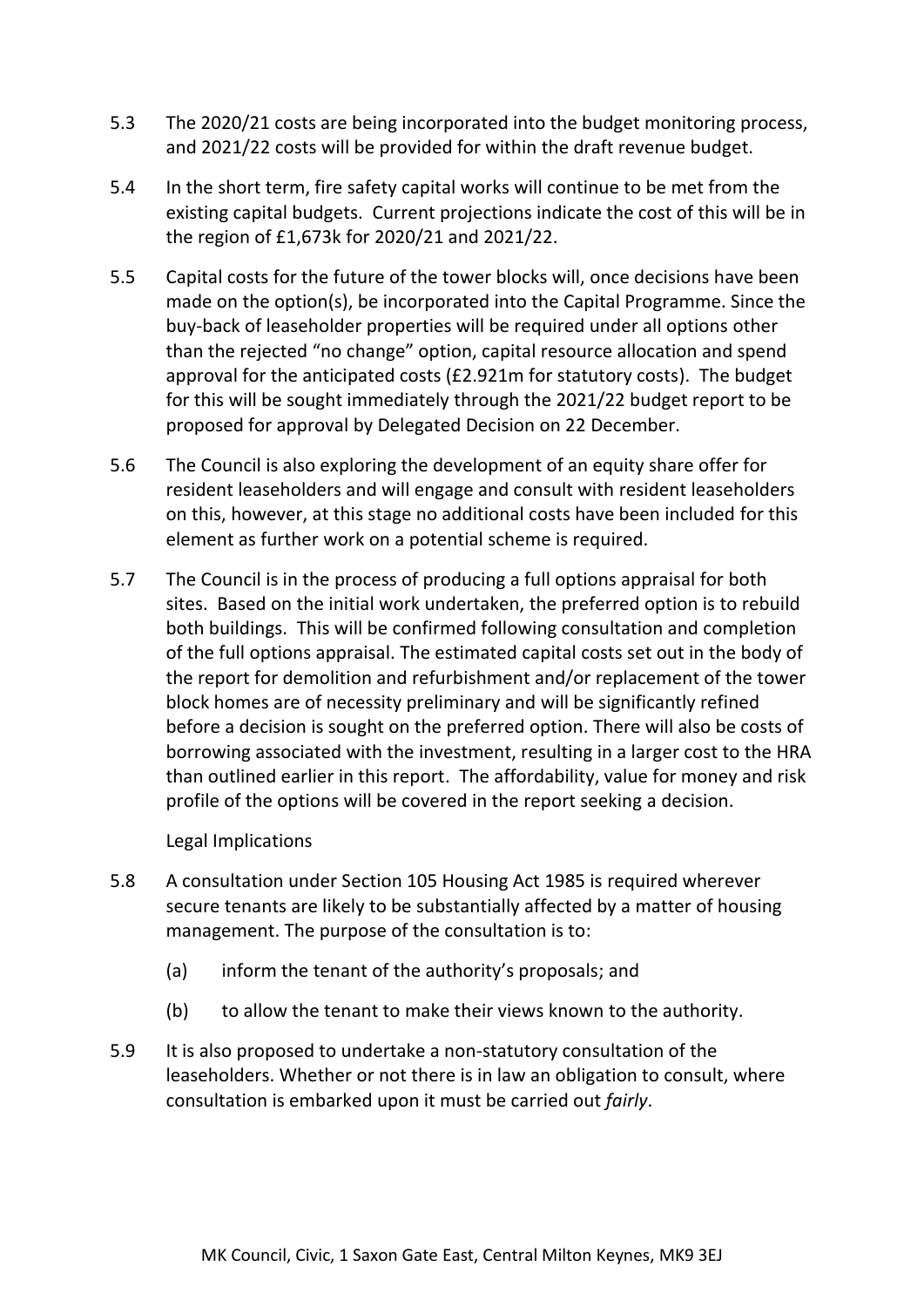- 5.10 It is commonly accepted that certain fundamental propositions must be adhered to when carrying out a consultation. These propositions are known as the *Gunning* (or *Sedley*) principles. The *Gunning* principles are that:
	- (i) consultation must take place when the proposal is still at a formative stage;
	- (ii) sufficient reasons must be put forward for the proposal to allow for intelligent consideration and response;
	- (iii) adequate time must be given for consideration and response; and
	- (iv) the product of consultation must be conscientiously taken into account.
- 5.11 The obvious point of *Gunning* principle (i) is that the decision-maker cannot consult on a decision that it has already made. A decision-maker can present a 'preferred option' in the consultation document, so long as its mind is genuinely ajar and provided it is clear what the other options are.
- 5.12 Gunning principle (i) does not mean that the decision-maker has to consult on all possible options of achieving a particular objective, even options which have at some point been 'developed, crystallised, canvassed and considered'.
- 5.13 In terms of the weight to be afforded to the consultation responses, this is a matter for the decision-maker but as indicated above, there is a requirement that "the product of consultation must be conscientiously taken into account". This is good practice for both statutory and non-statutory consultations.

## 6. Alternatives

- 6.1 As set out at paragraph 2.5 "Do Nothing" is not an option.
- 6.2 However, there are several options available to the Council at both sites:

### (a) **Option 1**

Demolish the existing tower blocks and seek planning permission for replacement blocks on the same footprint and density with a view to retaining the asset.

### (b) **Option 2**

Demolish the existing tower blocks and seek planning permission for a lower density development with a view to retaining the asset.

### (c) **Option 3**

Demolish the existing tower blocks and dispose of a cleared site with residential planning permission.